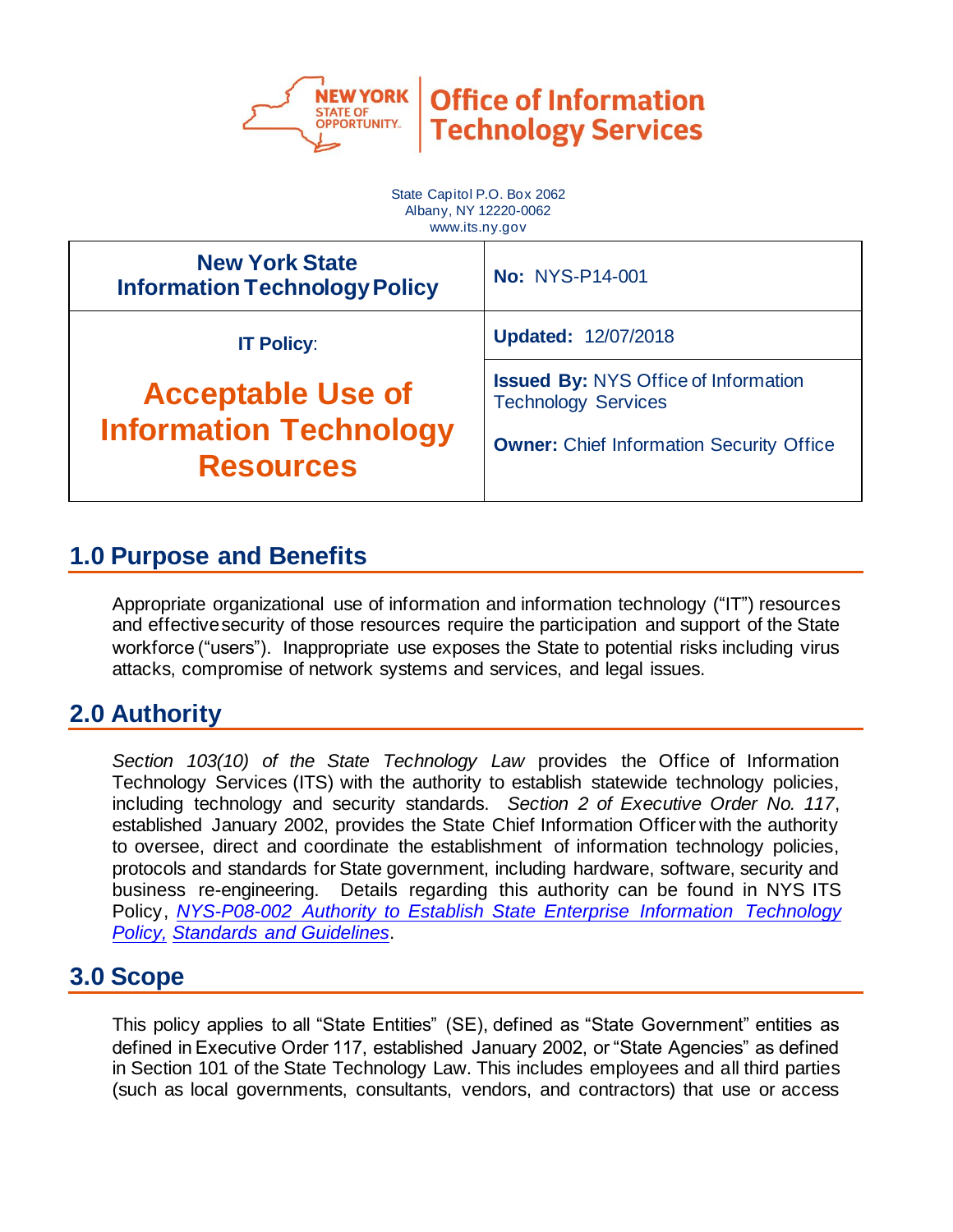any IT resource for which the SE has administrative responsibility, including systems managed or hosted by third parties on behalf of the SE. While an SE may adopt a different policy, it must include the requirements set forth in this one.

This policy applies to users of any system's information or physical infrastructure regardless of its form or format, created or used to support State Entities. It is the user's responsibility to read and understand this policy and to conduct their activities in accordance with its terms. In addition, users must read and understand the New York State Information Security Policy and its associated standards.

# **4.0 Information Statement**

Except for any privilege or confidentiality recognized by law, individuals have no legitimate expectation of privacy during any use of the State's IT resources or in any data on those resources. Any use may be monitored, intercepted, recorded, read, copied, accessed or captured in any manner including in real time, and used or disclosed in any manner, by authorized personnel without additional prior notice to individuals. Periodic monitoring will be conducted of systems used, including but not limited to: all computer files; and all forms of electronic communication (including email, text messaging, instant messaging, telephones, computer systems and other electronic records). In addition to the notice provided in this policy, users may also be notified with a warning banner text at system entry points where users initially sign on about being monitored and may be reminded that unauthorized use of the State's IT resources is not permissible.

The State Entity may impose restrictions, at the discretion of their executive management, on the use of a particular IT resource. For example, the State Entity may block access to certain websites or services not serving legitimate business purposes or may restrict user ability to attach devices to the State Entity's IT resources (e.g., personal USB drives, iPods).

Users accessing State Entity applications and IT resources through personal devices must only do so with prior approval or authorization from the State Entity.

#### **Acceptable Use**

All uses of information and information technology resources must comply with State policies, standards, procedures, and guidelines, as well as any applicable license agreements and laws including Federal, State, local and intellectual property laws.

Consistent with the foregoing, the acceptable use of information and IT resources encompasses the following duties:

- Understanding the baseline information security controls necessary to protect the confidentiality, integrity, and availability of information;
- Protecting State information and resources from unauthorized use or disclosure;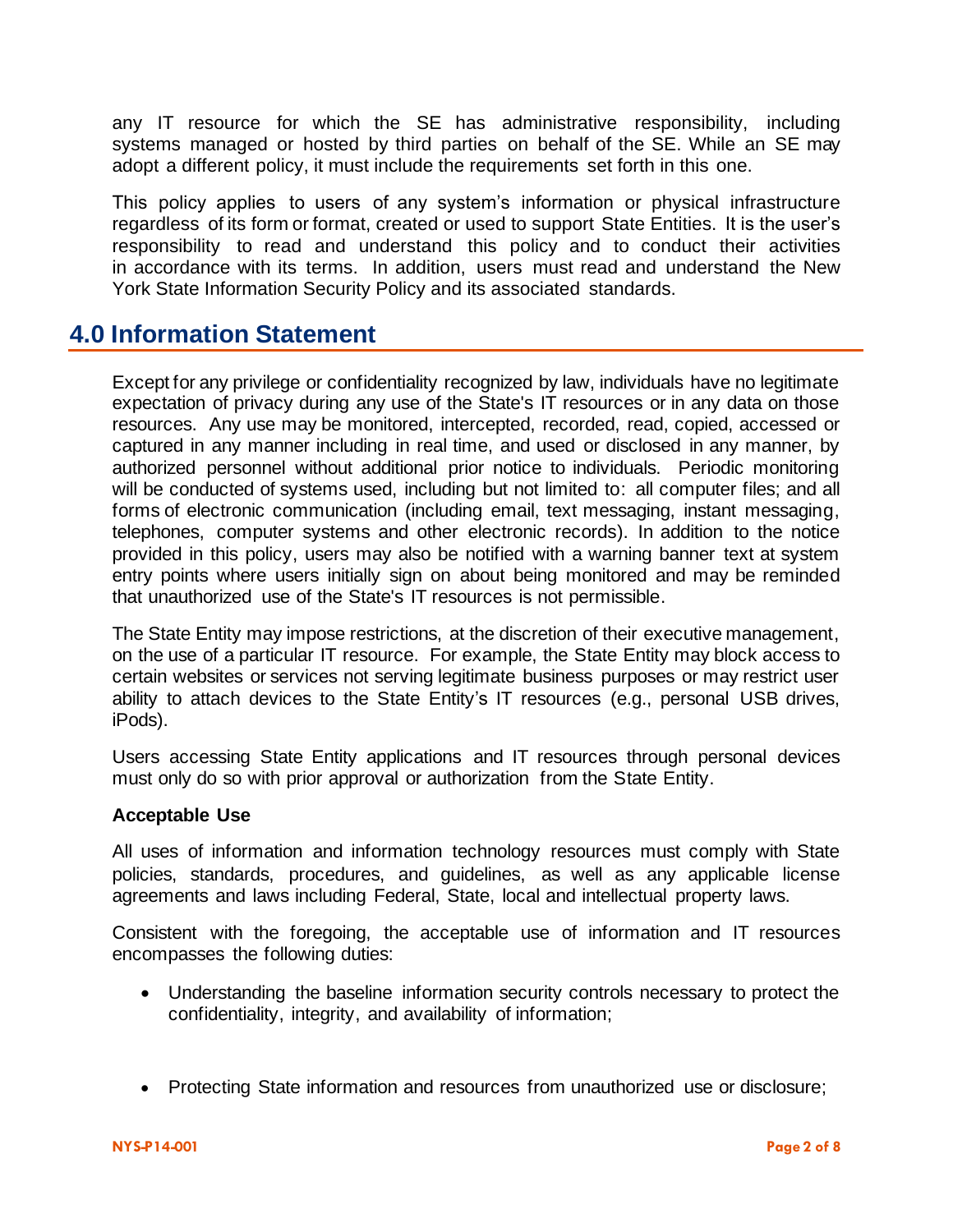- Protecting personal, private, sensitive, or confidential information from unauthorized use or disclosure;
- Observing authorized levels of access and utilizing only approved IT technology devices or services; and
- Immediately reporting suspected information security incidents or weaknesses to the appropriate manager and the Information Security Officer (ISO)/designated security representative.

#### **4.1 Unacceptable Use**

The following list is not intended to be exhaustive, but is an attempt to provide a framework for activities that constitute unacceptable use. Users, however, may be exempted from one or more of these restrictions during their authorized job responsibilities, after approval from State Entity management, in consultation with State Entity IT staff (e.g., storage of objectionable material in the context of a disciplinary matter).

Unacceptable use includes, but is not limited to, the following:

- Unauthorized use or disclosure of personal, private, sensitive, and/or confidential information;
- Unauthorized use or disclosure of State information and resources;
- Distributing, transmitting, posting, or storing any electronic communications, material or correspondence that is threatening, obscene, harassing, pornographic, offensive, defamatory, discriminatory, inflammatory, illegal, or intentionally false or inaccurate;
- Attempting to represent the State Entity in matters unrelated to official authorized job duties or responsibilities;
- Connecting unapproved devices to the State network or any State IT resource;
- Connecting State IT resources to unauthorized networks;
- Connecting to any wireless network while physically connected to a State wired network;
- Installing, downloading, or running software that has not been approved following appropriate security, legal, and/or IT review in accordance with State Entity policies;
- Connecting to commercial email systems (e.g., Gmail, Hotmail, Yahoo) without prior management approval (State Entities must recognize the inherent risk in using commercial email services as email is often used to distribute malware);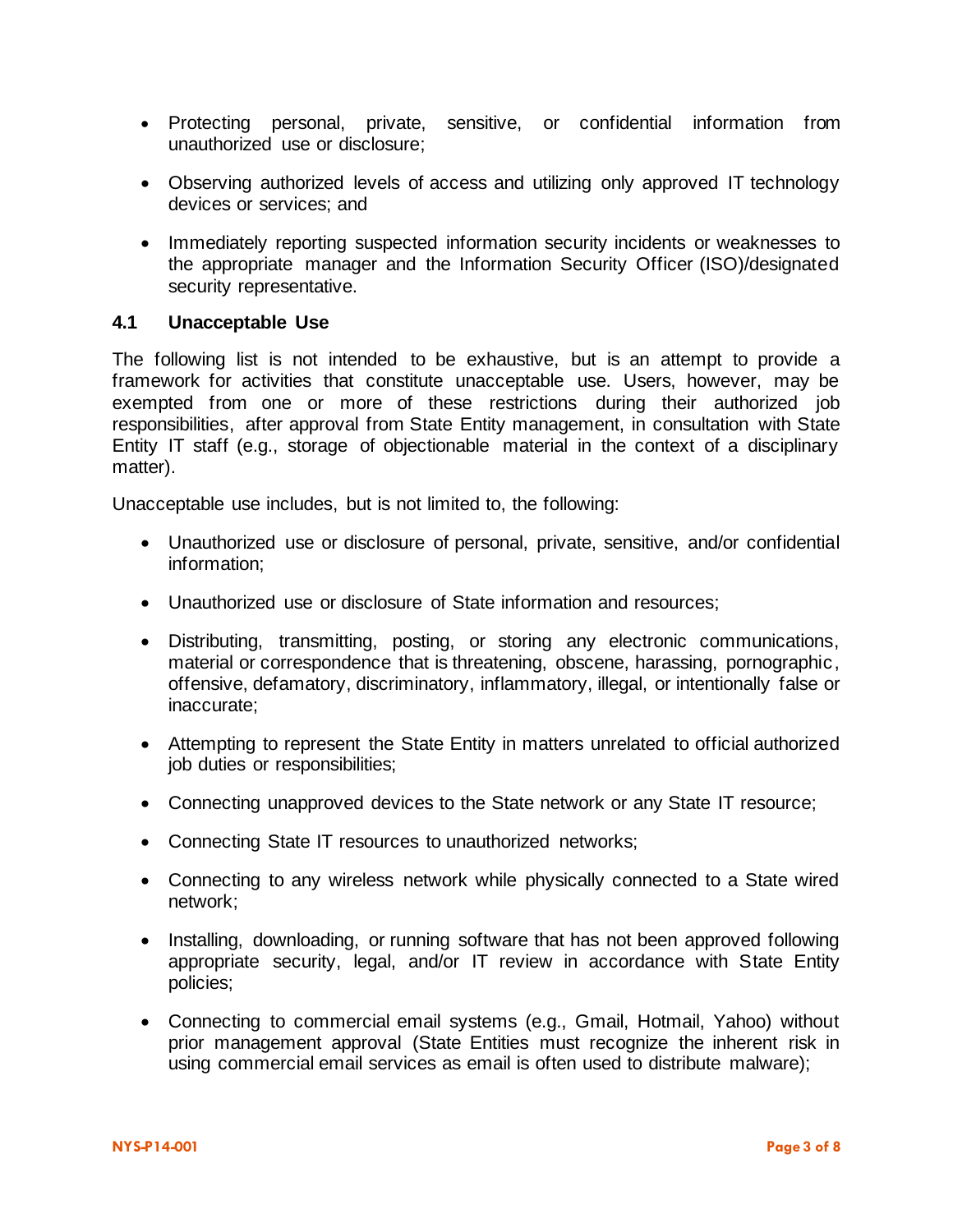- Using State IT resources to circulate unauthorized solicitations or advertisements for non-State purposes including religious, political, or not-for-profit entities;
- Providing unauthorized third parties, including family and friends, access to the State Entity IT information, resources or facilities;
- Using State IT information or resources for commercial or personal purposes, in support of "for-profit" activities or in support of other outside employment or business activity (e.g., consulting for pay, business transactions);
- Propagating chain letters, fraudulent mass mailings, spam, or other types of undesirable and unwanted email content using State IT resources; and
- Tampering, disengaging, or otherwise circumventing NYS or third-party IT security controls.

### **4.2 Occasional and Incidental Personal Use**

Occasional, incidental and necessary personal use of IT resources is permitted, provided such use: is otherwise consistent with this policy and the requirements of Executive Order No. 7, Prohibition Against Personal Use of State Property; is limited in amount and duration; and does not impede the ability of the individual or other users to fulfill the State Entity's responsibilities and duties, including but not limited to, extensive bandwidth, resource, or storage utilization. Exercising good judgment regarding occasional and incidental personal use is important. State Entities may revoke or limit this privilege at any time.

### **4.3 Individual Accountability**

Individual accountability is required when accessing all IT resources and State information. Everyone is responsible for protecting against unauthorized activities performed under their user ID. This includes locking your computer screen when you walk away from your system, and protecting your credentials (e.g., passwords, tokens or similar technology) from unauthorized disclosure. Credentials must be treated as confidential information, and must not be disclosed or shared.

### **4.4 Restrictions on Off-Site Transmission and Storage of Information**

Users must not transmit restricted State Entity, non-public, personal, private, sensitive, or confidential information to or from personal email accounts (e.g., Gmail, Hotmail, Yahoo) or use a personal email account to conduct State business unless explicitly authorized. Users must not store restricted State Entity, non-public, personal, private, sensitive, or confidential information on a non-State issued device, or with a third-party file storage service that has not been approved for such storage by the State Entity.

Devices that contain State Entity information must be attended at all times or physically secured and must not be checked in transportation carrier luggage systems.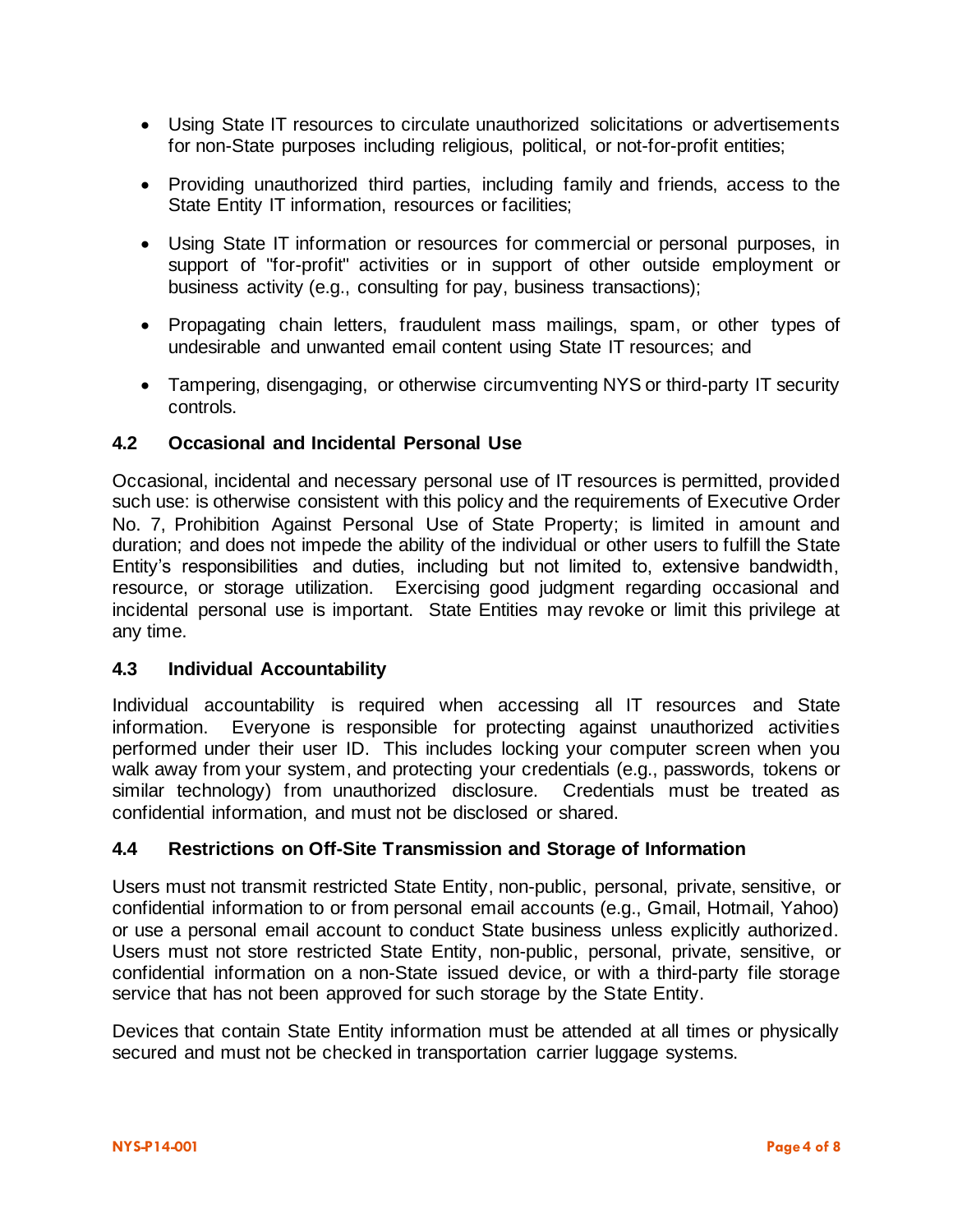### **4.5 User Responsibility for IT Equipment**

Users are routinely assigned or given access to IT equipment in connection with their official duties. This equipment belongs to the State and must be immediately returned upon request or at the time an employee is separated from State Entity service. Users may be financially responsible for the value of equipment assigned to their care if it is not returned to the State Entity. Should State IT equipment be lost, stolen or destroyed, users are required to provide a written report of the circumstances surrounding the incident. Users may be subject to disciplinary action which may include repayment of the replacement value of the equipment. The State Entity has the discretion to not issue or re-issue IT devices and equipment to users who repeatedly lose or damage State IT equipment.

#### **4.6 Use of Social Media**

The use of public social media sites to promote State Entity activities requires written preapproval from the State Entity Public Information Office ("PIO"). Approval is at the discretion of the PIO and may be granted upon demonstration of a business need, and a review and approval of service agreement terms by State Entity Counsel's Office. Final approval by the PIO should define the scope of the approved activity, including, but not limited to, identifying approved users.

Unless specifically authorized by the State Entity, the use of State Entity email addresses on public social media sites is prohibited. In instances where users access social media sites on their own time utilizing personal resources, they must remain sensitive to expectations that they will conduct themselves in a responsible, professional, and secure manner with regard to references to the State Entity and State Entity staff. These expectations are outlined below.

#### **a. Use of Social Media within the Scope of Official Duties**

The State Entity PIO, or designee, must review and approve the content of any posting of public information, such as blog comments, tweets, video files, or streams, to social media sites on behalf of the State Entity. However, PIO approval is not required for postings to public forums for technical support, if participation in such forums is within the scope of the user's official duties, has been previously approved by his or her supervisor, and does not include the posting of any sensitive information, including specifics of the State Entity's IT infrastructure. In addition, PIO approval is not required for postings to private State Entity approved social media collaboration sites (e.g., Yammer). Blanket approvals may be granted, as appropriate.

Accounts used to manage the State Entity's social media presence are privileged accounts and must be treated as such. These accounts are for official use only and must not be used for personal use. Passwords of privileged accounts must follow State information security standards, be unique on each site, and must not be the same as passwords used to access other State Entity IT resources.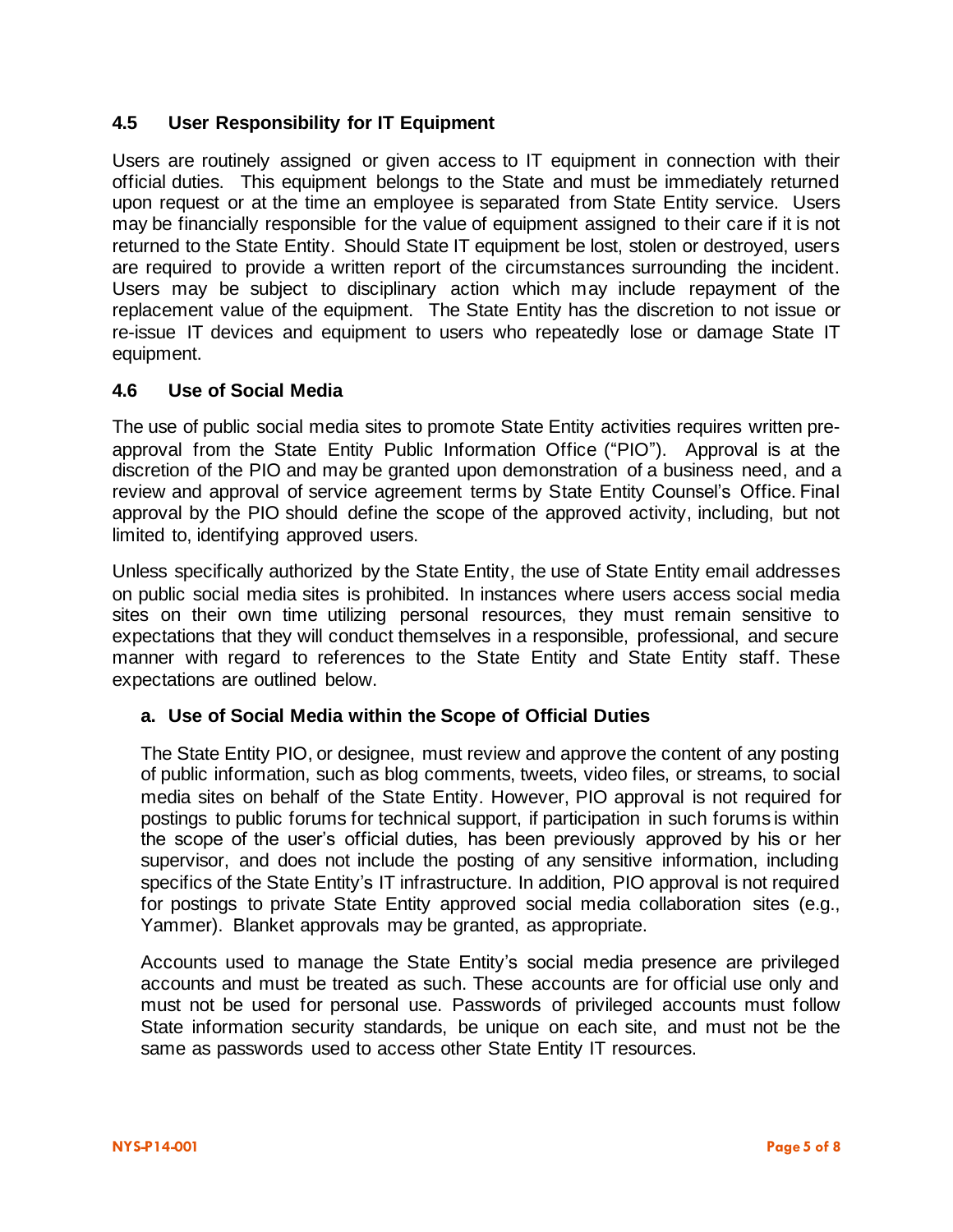Information posted online on behalf of the State Entity may be subject to the record retention/disposition provisions of the [Arts and Cultural Affairs Law](http://www.archives.nysed.gov/records/mr_laws_acal5705.shtml) and may be subject to [Freedom of Information Law \(FOIL\)](http://www.dos.ny.gov/coog/foil2.html) requests.

#### **b. Guidelines for Personal Use of Social Media**

Staff should be sensitive to the fact that information posted on social media sites clearly reflects on the individual and may also reflect on the individual's professional life. Consequently, staff should use discretion when posting information on these sites and be conscious of the potential perceptions of and responses to the information. It is important to remember that once information is posted on a social media site, it can be captured and used in ways not originally intended. It is nearly impossible to retract, as it often lives on in copies, archives, backups, and memory cache.

Users should respect the privacy of State Entity staff and not post any identifying information of any State Entity staff without permission (including, but not limited to, names, addresses, photos, videos, email addresses, and phone numbers). Users may be held liable for comments posted on social media sites.

If a personal email, posting, or other electronic message could be construed to be an official communication, a disclaimer is strongly recommended. A disclaimer might be: "The views and opinions expressed are those of the author and do not necessarily reflect those of the State Entity or the State of New York."

Users should not use their personal social media accounts for State Entity official business, unless specifically authorized by the State Entity. Users are strongly discouraged from using the same passwords in their personal use of social media sites as those used on State Entity devices and IT resources, to prevent unauthorized access to State Entity resources if the password is compromised.

### **5.0 Compliance**

This policy shall take effect upon publication. Compliance is expected with all enterprise policies and standards. ITS may amend its policies and standards at any time; compliance with amended policies and standards is expected.

If compliance with this policy is not feasible or technically possible, or if deviation from this policy is necessary to support a business function, State Entities shall request an exception through the Chief Information Security Office. Details regarding the exception process and the Exception Request Form can be found in ITS Policy, *[NYS-P13-001,](https://its.ny.gov/sites/default/files/documents/nys-p13-001_information_security_exception_policy_0.pdf) [Information Security Exception Policy](https://its.ny.gov/sites/default/files/documents/nys-p13-001_information_security_exception_policy_0.pdf)*.

Any violation of this policy may subject the user to disciplinary action, civil penalties, and/or criminal prosecution. The SE will review alleged violations of this policy on a caseby-case basis and pursue recourse, as appropriate.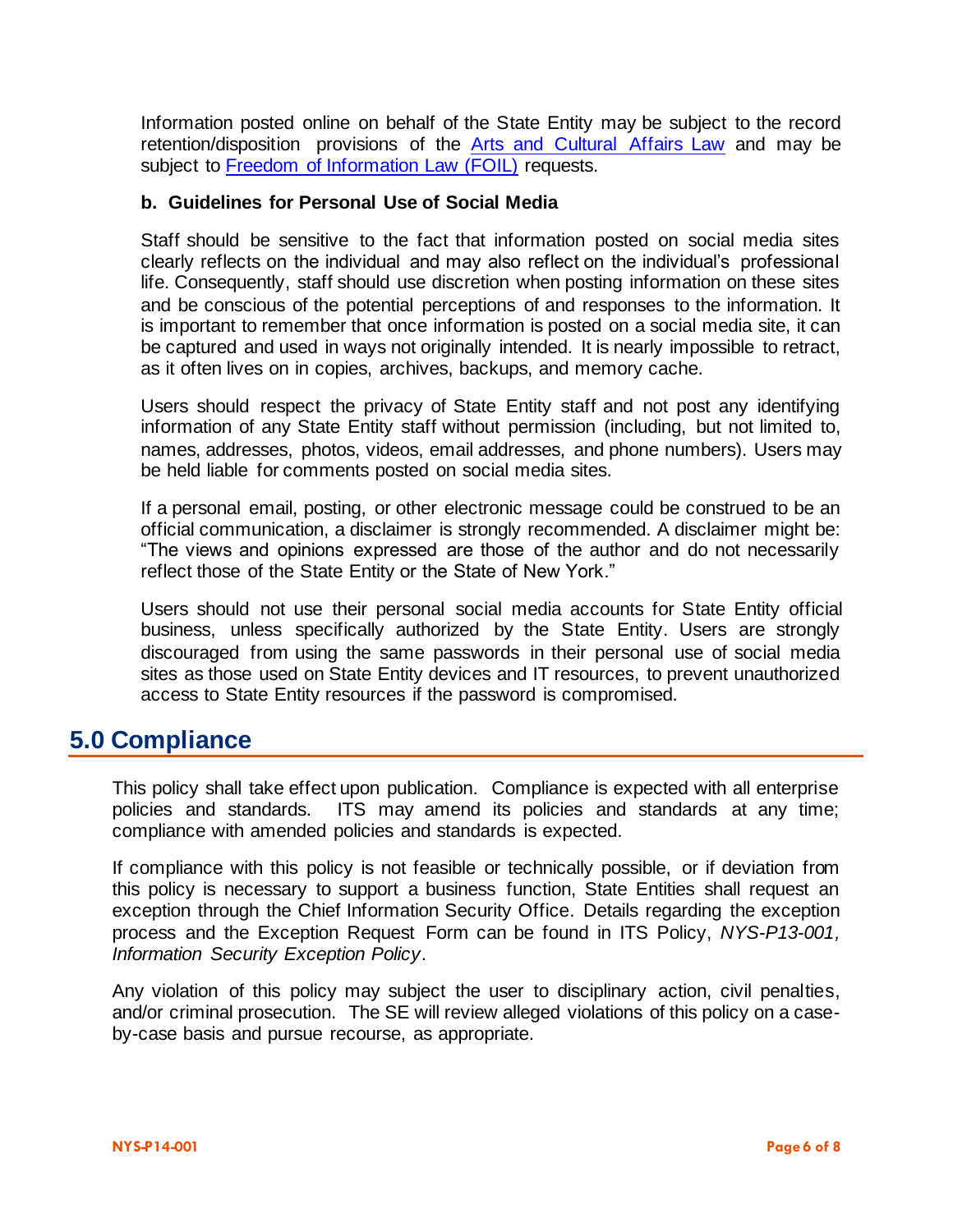# **6.0 Definitions of Key Terms**

Except for terms defined in this policy, all terms shall have the meanings found in [http://www.its.ny.gov/glossary.](http://www.its.ny.gov/glossary)

| <b>Term</b>                                       | <b>Definition</b>                                                                                                                                                                                                                                                              |
|---------------------------------------------------|--------------------------------------------------------------------------------------------------------------------------------------------------------------------------------------------------------------------------------------------------------------------------------|
| <b>Information Technology</b><br><b>Resources</b> | Equipment, software, or services used to input, store,<br>process, transmit, and output information, including, but<br>not limited to, desktops, laptops, mobile devices,<br>servers, telephones, fax machines, copiers, printers,<br>Internet, email, and social media sites. |

# **7.0 Contact Information**

Submit all inquiries and requests for future enhancements to the policy owner at:

#### **Chief Information Security Office Reference: NYS-P14-001 NYS Office of Information Technology Services 1220 Washington Avenue, Building 5 Albany, NY 12242 Telephone: (518) 242-5200 Email: EISO@its.ny.gov**

Statewide technology policies, standards, and guidelines may be found at the following website: <http://www.its.ny.gov/tables/technologypolicyindex>

# **8.0 Revision History**

This policy shall be reviewed at least once every year to ensure relevancy.

| <b>Date</b> | <b>Description of Change</b>                                                                                                                                                        | <b>Reviewer</b>                                                              |
|-------------|-------------------------------------------------------------------------------------------------------------------------------------------------------------------------------------|------------------------------------------------------------------------------|
| 01/17/2014  | Original Policy Release (replaces ITS-P05-001<br>Acceptable Use of ITS IT Systems and NYS-<br>G09-001 Acceptable Use of Information<br><b>Technology Resources)</b>                 | Thomas Smith,<br>Chief Information<br><b>Security Officer</b>                |
| 03/21/2014  | Added restriction to section 4.5 for unapproved<br>use of a third-party file storage service for non-<br>public, confidential, sensitive or restricted State<br>Entity information. | Thomas Smith,<br>Chief Information<br><b>Security Officer</b>                |
| 03/20/2015  | Incorporated Executive Order 7 into Appendix                                                                                                                                        | Deborah A.<br>Snyder, Deputy<br>Chief Information<br><b>Security Officer</b> |